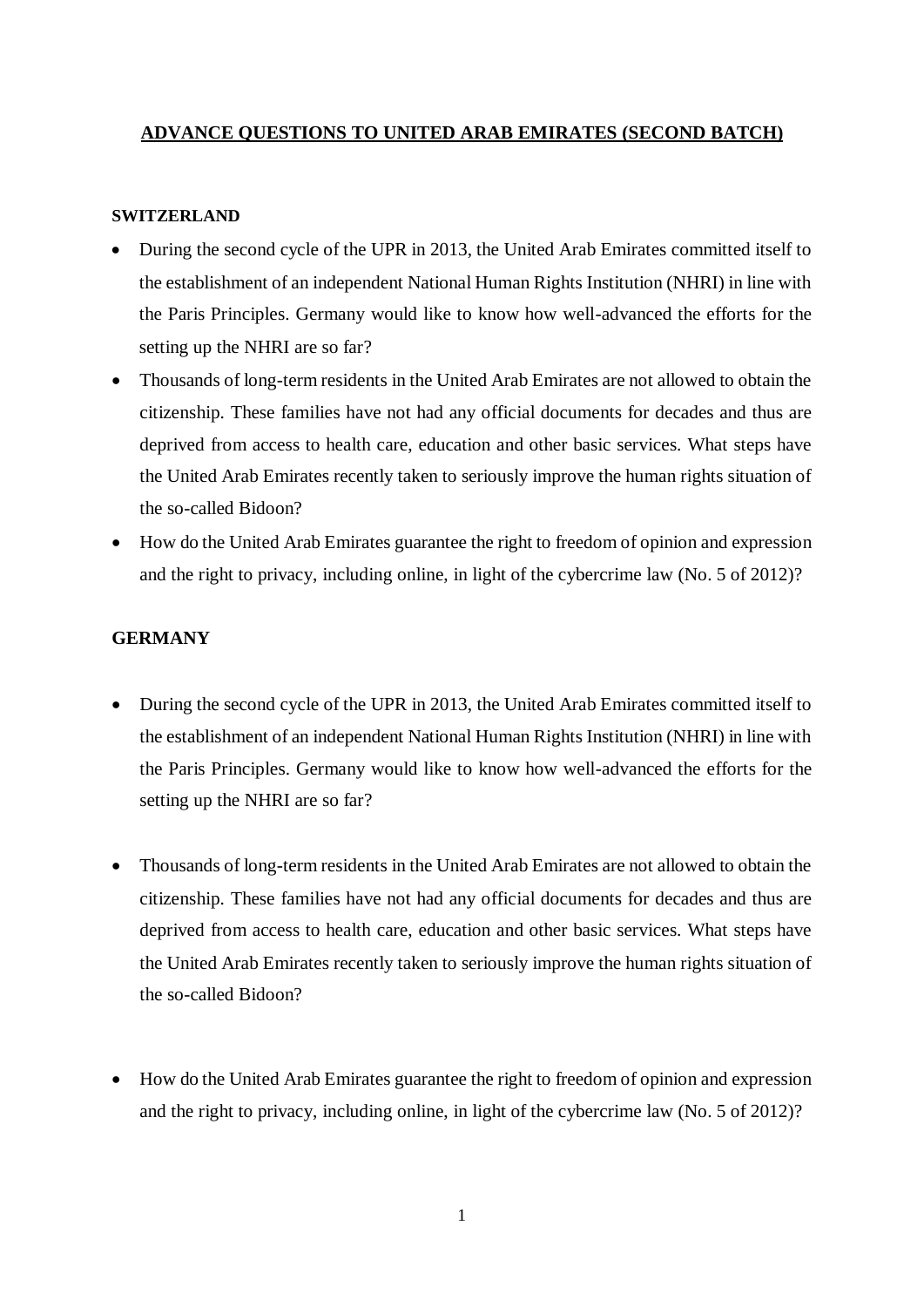# **PORTUGAL**

- Could the State-under-review describe its national mechanism or process responsible for coordinating the implementation of accepted UPR recommendations and the monitoring of progress and impact?
- Has the State-under-review established a dedicated 'national mechanism for implementation, reporting and follow-up' (NMIRF) covering UPR recommendations, but also recommendations/observations generated by the UN human rights Treaty Bodies, the Special Procedures and relevant regional mechanisms? If so, could the State-under-review briefly share its experience on creating such mechanism, including challenges faced and lessons learnt, as well as any plans or needs to strengthen the NMIRF in the future?

# **CZECH REPUBLIC**

- In what time frame can we expect UAE becoming a state party to core human rights instruments such as ICCPR, ICESCR, ICPPED, OP CAT etc. and to the Rome Statute? In what time frame will it allow visits of the representatives of the UN human rights thematic special procedures that requested a visit to UAE? Does it plan issuing a standing invitation to thematic procedures of the UN Human Rights Council?
- What measures have been or are being adopted to prevent arbitrary detentions, incommunicado detentions and to ensure protection of persons held in detention or prison system against any act of torture or cruel, inhuman or degrading treatment?
- How is the Government ensuring freedom of expression, especially internet freedom and free use of social media and how does it plan to guarantee that individuals are not persecuted for the exercise of their freedom of expression and those held in prison for their peaceful exercise of the freedom of expression are released?
- Does the Government publicly recognize the positive role of human rights defenders for the society and ensure investigation and punishment of any acts of intimidation or harassment against them? What are the guarantees that the cyber-surveillance legislation or counter-terrorism laws and the government sponsored software tools are not abused for persecution of human rights defenders?
- What measures have been adopted to further strengthen the independence of the judiciary and safeguards of fair trial?

## **SLOVENIA**

• What steps have been taken in relation to withdrawing reservations to CEDAW, in particular to articles 2(f), 9, 15(2) and 16?